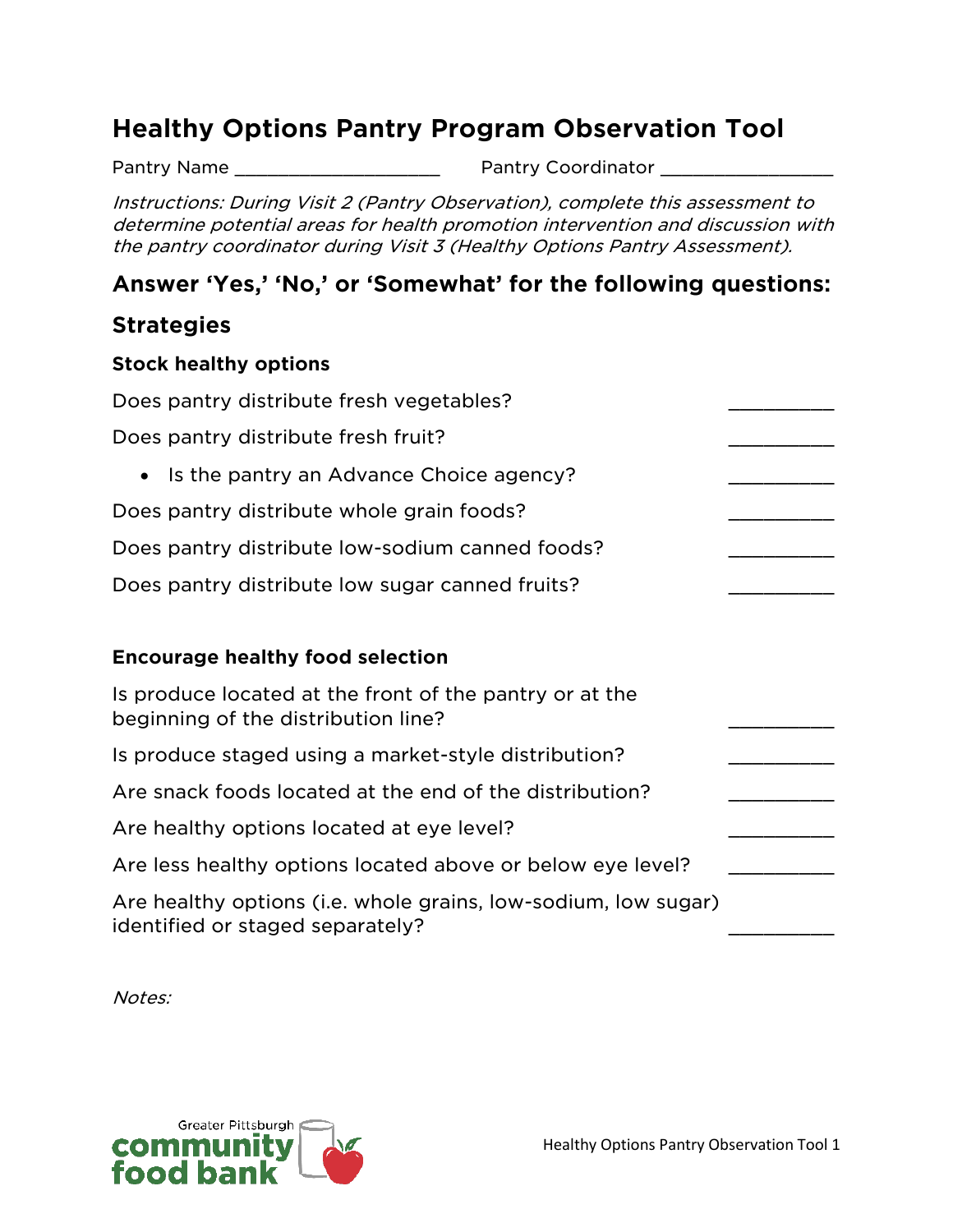# **Offer indirect nutrition education**

| Are shelf-stable items labeled?                                   |  |
|-------------------------------------------------------------------|--|
| Are fresh produce items labeled?                                  |  |
| Are healthy options promoted with shelf tags?                     |  |
| Is the CAN newsletter available for clients?                      |  |
| Is the newsletter available in the waiting area?<br>$\bullet$     |  |
| Does pantry use resource to promote healthy options?<br>$\bullet$ |  |
| Are food bank recipe cards available for clients?                 |  |
| • Are cards available in the waiting area?                        |  |
| • Are cards cross-marketed with ingredients?                      |  |
| Does pantry use resource to promote healthy options?<br>$\bullet$ |  |
| Does pantry offer add'l recipes to promote healthy options?       |  |
| Does pantry offer add'l resources to promote healthy options?     |  |

### **Offer direct nutrition education**

| Do volunteers 'nudge' healthy options?                                                  |  |
|-----------------------------------------------------------------------------------------|--|
| Are volunteers staged to encourage healthy selection<br>of fresh fruits and vegetables? |  |
| Does pantry offer food sampling/demonstrations?                                         |  |
| • Who presents food sampling/demonstrations?                                            |  |
| Does pantry offer cooking/nutrition education classes?                                  |  |
| • Who presents cooking/nutrition education classes?                                     |  |

Notes: